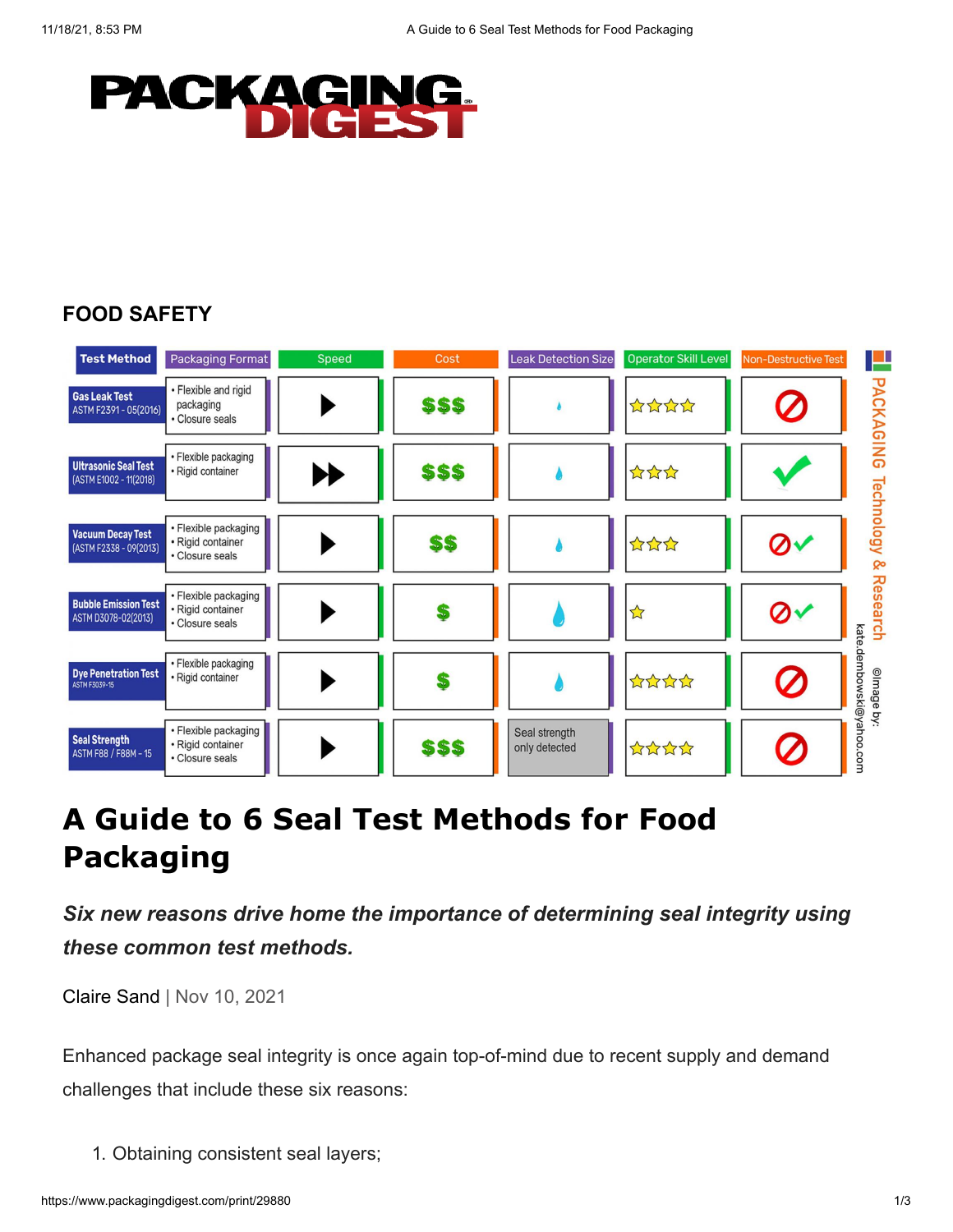- 2. Fine-tuning package layers to enable recycling;
- 3. Qualifying alternate suppliers or package materials;
- 4. Faster production line-speeds to keep up with demand;
- 5. Increase in ecommerce;
- 6. Use of alternate distribution channels.

Maintaining the integrity of package seals is a food quality and food safety issue. Quality control Standard Operating Procedures for measuring seals at production startups and shift changes are determined based on the required seal integrity, labor and sealing equipment variability, and package material consistency.

In terms of food safety, film-seal integrity is often an essential Hazard Analysis Critical Control Point (HACCP). For example, small leaks in the seal area can expose the product to cocci-  $(1 \mu m)$  or rodshaped (0.5 µm x 10 µm) bacteria, and larger leaks can expose the product to contaminated water droplets that have a much larger order of magnitude than bacteria.

Six standard methods for testing seals can be modified to meet the needs of a specific package. These are…

1. **Gas leak test:** The migration of helium through a sealed package is measured via mass spectrophotometer. Helium is used due to its low presence in the atmosphere, its nonexplosive nature, and because it is chemically inert. As a result, ultra-fine leaks that are seven orders of magnitude smaller than other test methods can be detected. The *[Dansensor LeakMatic II](https://www.ametekmocon.com/products/packageleakdetectors/leakmatic-ii)* is an in-line diversion testing system.

2. **Ultrasonic seal test:** Leaks are exposed to ultrasound and emit an altered frequency than the remainder of the seal area so that the specific location of the leak is determined. This is method has broad application and is often used to detect the presence of contaminants in the seal area.

3. **Vacuum Decay test:** When a sample package is placed under vacuum, leaks are detected [when the vacuum decreases in the area surrounding the package.](https://www.inficon.com/en/products/contura-s400-leak-detector-for-packaging) *Inficon's Contura S400* Seal Tester is an example of a vacuum decay tester.

4. **Bubble emission test:** The internal pressure that seals can withstand is measured using a vacuum. When a vacuum is applied, packages swell due to the pressure differential, and leaks are apparent when the operator sees air bubbles emerge from a sample submerged in water.